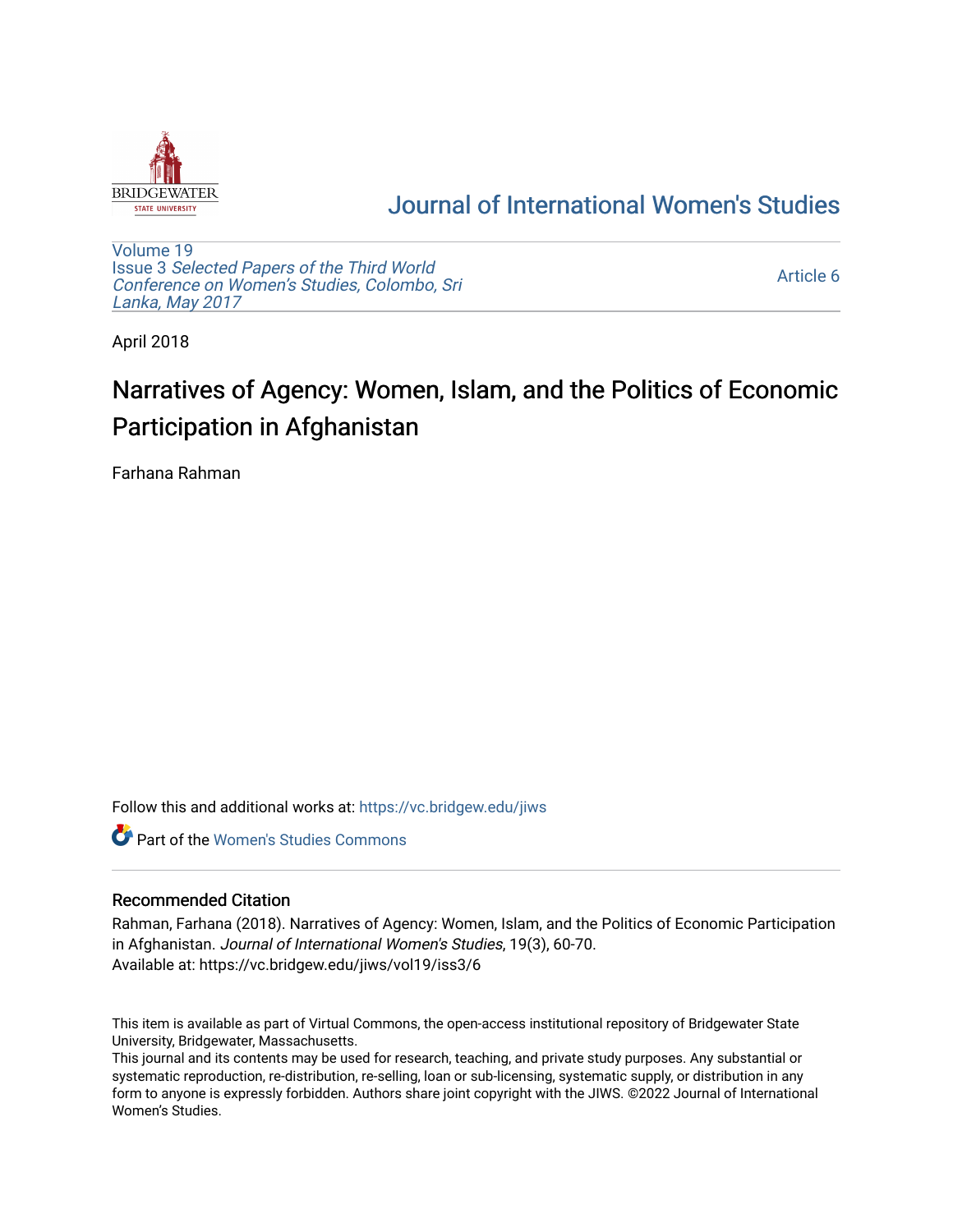#### Rahman: Narratives of Agency

This journal and its contents may be used for research, teaching and private study purposes. Any substantial or systematic reproduction, re-distribution, re-selling, loan or sub-licensing, systematic supply or distribution in any form to anyone is expressly forbidden. ©2018 Journal of International Women's Studies.

#### **Narratives of Agency: Women, Islam, and the Politics of Economic Participation in Afghanistan**

#### By Farhana Rahman<sup>[1](#page-1-0)</sup>

#### **Abstract**

This paper analyzes Afghan businesswomen's experiences and their attempts at engaging in the economic sector, and the manner in which they have navigated political, social, and cultural impediments to build and sustain economic enterprises, to reclaim agency in the post-Taliban era. Through in-depth interviews with three Afghan businesswomen in conjunction with observations of their daily lives, this discussion explores how Afghan businesswomen negotiate between international discourses on women's employment and work, and hyper-conservative values of Afghan society that prevent women from accessing economic opportunities. The businesswomen highlighted in this paper legitimize their place in economic participation and employment, in many ways, by employing Islamic discourses through the Qur'an and teachings of the Prophet Muhammad.

*Keywords*: Afghanistan; agency; Muslim women; economic empowerment

#### **Introduction**

 $\overline{1}$ 

I always like to attend the local mosque in my neighbourhood when I can, but as soon as the mullah starts preaching that Afghan women should stay at home and not go out in public, I leave. And sometimes I challenge my male relatives when they start making comments that I should not work even though I have to provide for my family, because they think it makes me immodest. These mullahs do not even know the basic principles of Islam and they are preaching to others!

– Niloufar, aged 26, businesswoman

Sixteen years after the fall of the Taliban, there remains a substantial lack of current knowledge on the everyday lives and subjectivities of women in Afghanistan. The role and participation of women – specifically, Afghan businesswomen – in the economic sector of Afghanistan is an important but often overlooked area of research. This research project is set in Kabul, a city that has seen relatively slow but steady changes in recent years. But against cultural and political forces that govern women's lives, these changes are minimal and often temporary.

lived experiences in Muslim societies.

<span id="page-1-0"></span><sup>&</sup>lt;sup>1</sup> Farhana Rahman is a Cambridge International Trust Scholar and PhD candidate in Gender Studies at the University of Cambridge. She is also a consultant for various UN Women, UNDP, and USAID projects in South and Southeast Asia, providing technical expertise on gender equality, social policy, and human rights. In 2015, Farhana helped to establish the first academic program in gender studies in Afghanistan, based at the American University of Afghanistan in Kabul, where she was also an instructor. Her research interests include gender, forced migration, and

**Journal of International Women's Studies** Vol. 19, No. 3 April 2018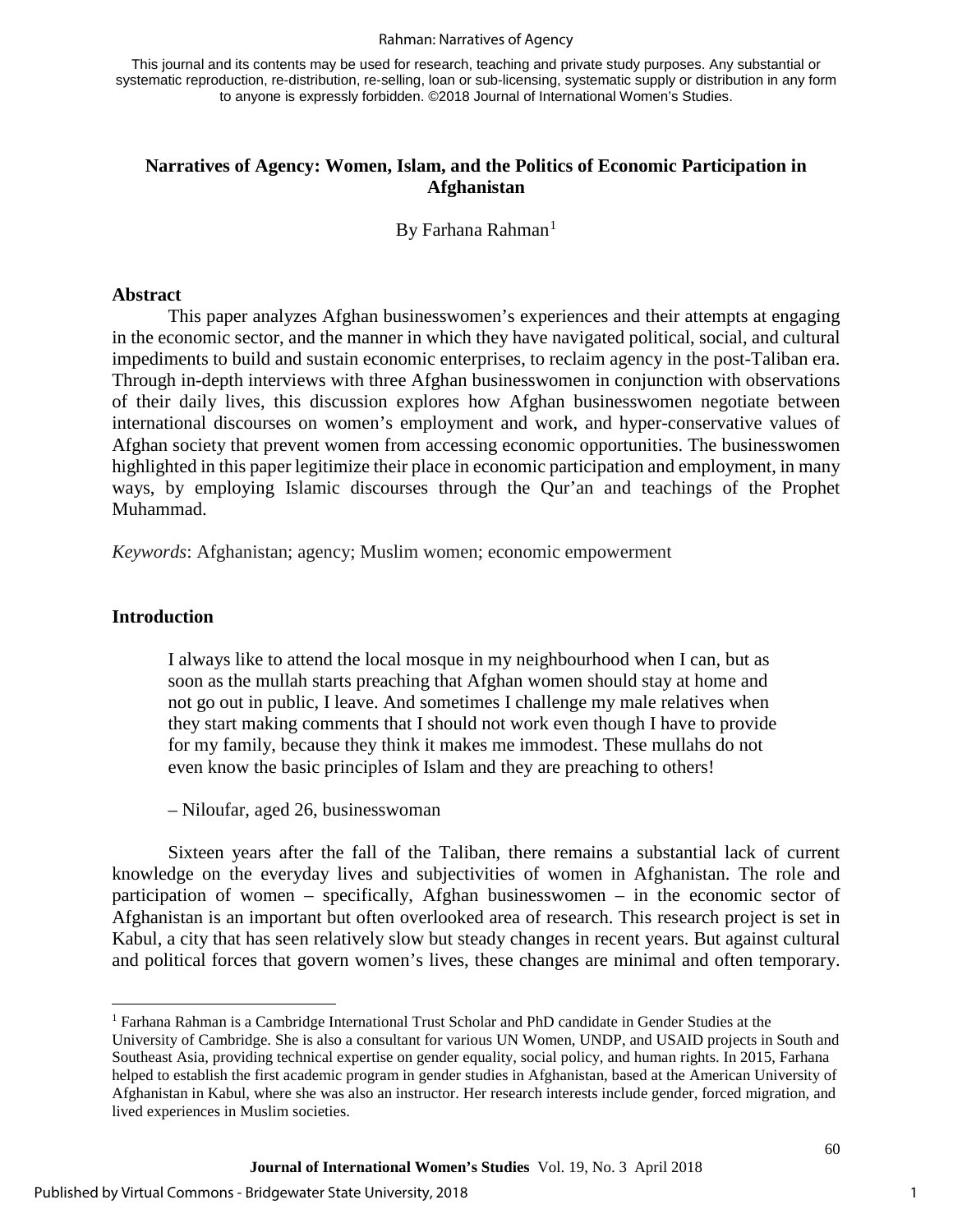However, there is anecdotal evidence to support a perceived increase in the female participation rate in the economic sphere in spite of significant barriers including heightened insecurity, lack of opportunities, and growing frustration with Western and international aid organizations. At a time when women's abilities to enter the public sphere continue to be limited within a hyperconservative society such as Afghanistan, coupled with a visible but declining international presence, on-the-ground evidence supports that Afghan businesswomen are at the forefront of the fight to establish their rights.

Against this backdrop of competing discourses, the focus of this paper is on the balance employed by Afghan businesswomen that has enabled them to negotiate between international forces working to increase women's employment on the one hand through various development projects, as well as hyper-conservative values of Afghan society that prevent women from accessing economic opportunities on the other. The first section of the paper establishes the context for the present research, placing this project within the global discussions surrounding culture and honour, the view of Afghan women post-9/11, as well as the language of "human rights" and "women's rights" that characterizes much of the intervention programming from international aid agencies and NGOs. In the second section, the experiences of three Afghan businesswomen are highlighted to illustrate the manner in which women presently have to negotiate and re-negotiate between competing interests that seek to govern their lives.

#### *Afghaniyat* **and the "Woman Question"**

Afghan culture is often defined as a "collectivist" culture, which houses a diverse repertoire of behaviours, thoughts, and feelings. In Afghanistan, like many Muslim societies, the interaction and intertwining of Afghan culture, religion, secularism, ethnicity, coupled with historical and social "mechanisms structure the lives of women" (Hofstede and Hofstede, 2005; Karlsson and Mansory, 2007). This collectivist identity is part of *Afghaniyat* – Afghanistan's national identity – where women play a significant role as a part of this collective (Abirafeh, 2009). As a strongly patriarchal and gender segregated society, Abirafeh (2009) notes that "gender roles in Afghanistan are shaped by socio-cultural factors largely based on women's role as keepers of the family honour" where men's control over women is central to *sharm* and *haya* (shame and honour, respectively), and these characteristics are primarily attached to their dominance of women (Rugh, 1984; Dupree, 1973; Abirafeh, 2009).

A further historical account of Afghanistan shows that throughout the four periods of Afghan history, the "woman's question" (Moghadam, 1994; Billaud, 2007) has been central to fashioning ideals defining her national identity within the nation-building project. Feminist scholars (Anthias and Yuval-Davis, 1989; Yuval-Davis, 1997; Kandiyoti, 2007) have discussed the ways gender and nation-building have been conceived of in modern history. Nira Yuval-Davis (1997) argues that gender discourse on nation-building reflects the way in which women's bodies, and their role as reproducers bear symbolic representation of the nation with social responsibilities to the culture in which they belong (Yuval-Davis, 1997; Billaud, 2007). She further notes that women are the "natural" biological reproducers in maintaining a "collective identity" which has particular significance in defining their position within the nation state. Thus, women as the biological reproducers of the next generation are particularly important in conservative societies, and are inextricably tied to nationalist symbolism as "reproducers of the nation" (Yuval-Davis, 1997: 29). The future of the nation is dependent on "women's identities" as the role of mother and wife, representing the possibilities for growth and stability (Yuval-Davis, 1997).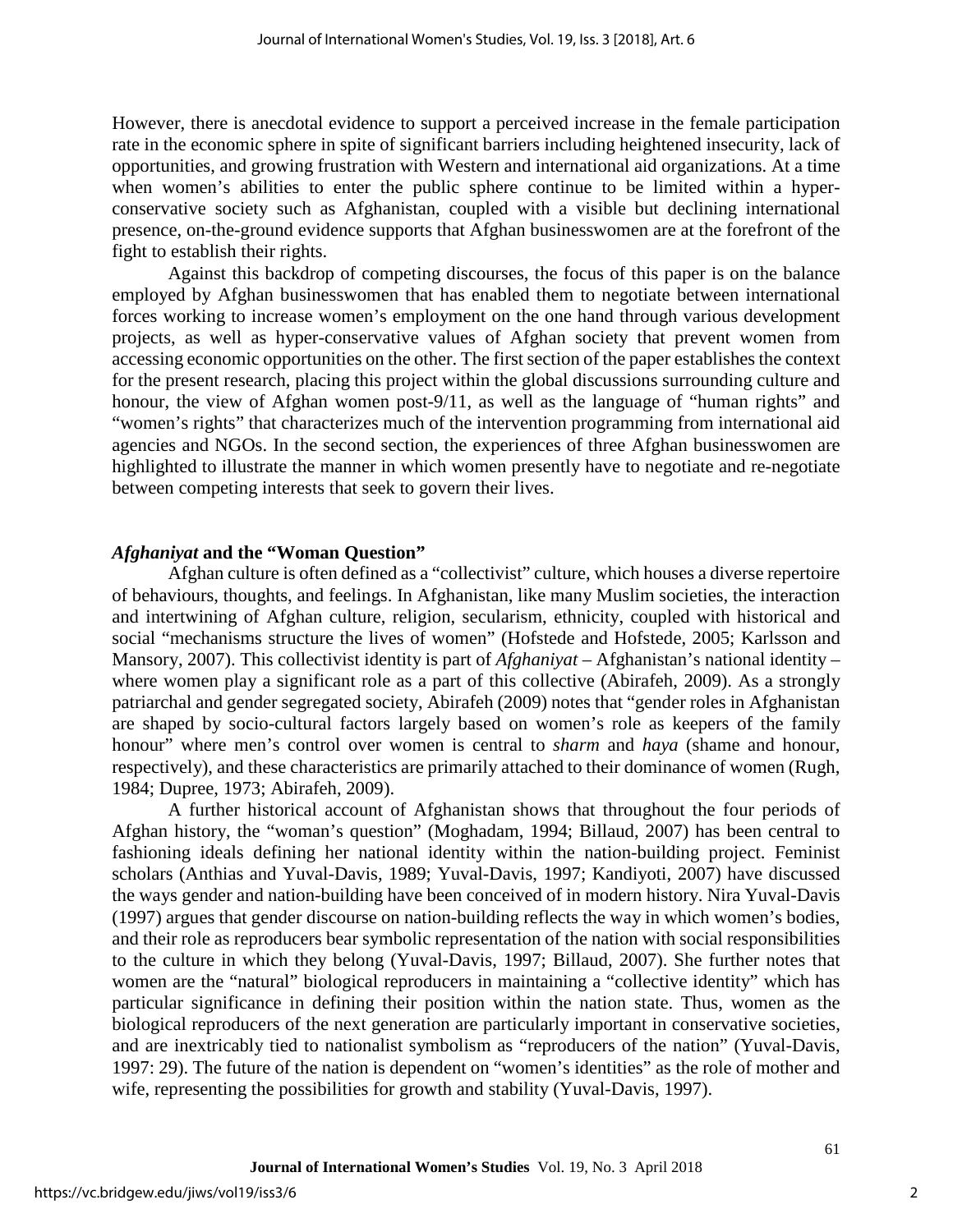Nilufer Göle (1996) writes, "women are the touchstone of the Islamic order… the *trait d'union* between identity and community" (Göle, 1996: 21). The woman question expanded to work towards "remaking" women during the time of the Soviet occupation and at the time of the Taliban (Abu-Lughod, 1988). Both situations were distinct in policing the movement of women's bodies in the public albeit in contradictory ways. During the time of the Soviet occupation the policies forced women to enter into the public sphere through unveiling, while during the reign of the Taliban women were forced under the veil away from the public eye (Dupree, 2001). A combination of "modernist methods" and "conservative reactions" affected women's participation in Afghan society (Dupree, 2001).

Thus, the nation-building project in the history of Afghanistan was instrumental in making women's "bodies" a figure in "asserting power" and becoming a symbolic marker of national sovereignty (Göle, 1996; Billaud, 2007). In understanding the ways in which the "woman question" was defined in the nation-building process prior to the fall of the Taliban, it is important to situate the discourse around the conceptualization of gender within the national discourse as well as women's public visibility in the years during the Taliban rule (Moghadam, 1994). Understanding this nation-building project that centered on women is significant to establishing the historical context that influences the present discussion.

In the current "reconstruction" and "modernization" era following the fall of the Taliban in 2001, the expectations of women to preserve national identity continues to pervade the "modern" attempts at social change (Suhrke, 2007). Liberal discourses on the position and rights of women in Afghan society have reignited tensions surrounding culture, tradition, and religion. Similar to the case of Turkey under Kemal, Göle (1996) notes that women's visibility and mobility in the public sphere symbolically formed a battle between the "modernists" and the "Islamists", causing social anxiety (Göle, 1996). In the case of Afghanistan, Julie Billaud (2007) notes that the current reformulation of the Afghan nation in the post-war period has garnered similar concerns between Afghan culture and the "West". Central to this discussion is the way in which the role of women has figured prominently into the attempts at "preserving culture" and maintaining *Afghaniyat* (Yuval-Davis, 1997; Billaud, 2007). She argues that the "moral panics" by the state at the "modernization" of Afghan women is as a result of globalization and the "anxiety" it creates about modernity and national identity in contemporary Afghanistan (Billaud, 2007).

#### **Afghanistan and the Third World Muslim Woman**

After September 11, 2001, gender and the status of women continued to pervade the Western view of Afghanistan and the "Muslim woman". Part of this research is focused on critiquing how the "West" has traditionally fashioned an image of the "Third World" woman. Along with Radcliffe (1994), Ong (1988), and Minh-ha (1989), Chandra Mohanty (1991) discusses the power relations eschewed in how the "third world woman" was constructed and theorized as poor, illiterate, "oppressed" victims of "barbarous" societies. They critique Western feminist writers who have constructed the Third World woman as a monolithic identity ignoring the subjective dimension of women's lives, and wholly misrepresenting individual experiences. By freezing the Third World woman in a distinct temporal, spatial, and historical frame, she is presumed to be without agency (Mohanty, 1991).

In the case of Afghanistan, the culturally essentialized image of the "Afghan women" that emerged post 9-11 was that of a fully veiled woman under flowing blue *burqas* (Abu-Lughod, 2002). Working under a gendered colonial gaze, the West attempted to "unveil" and "uncover" the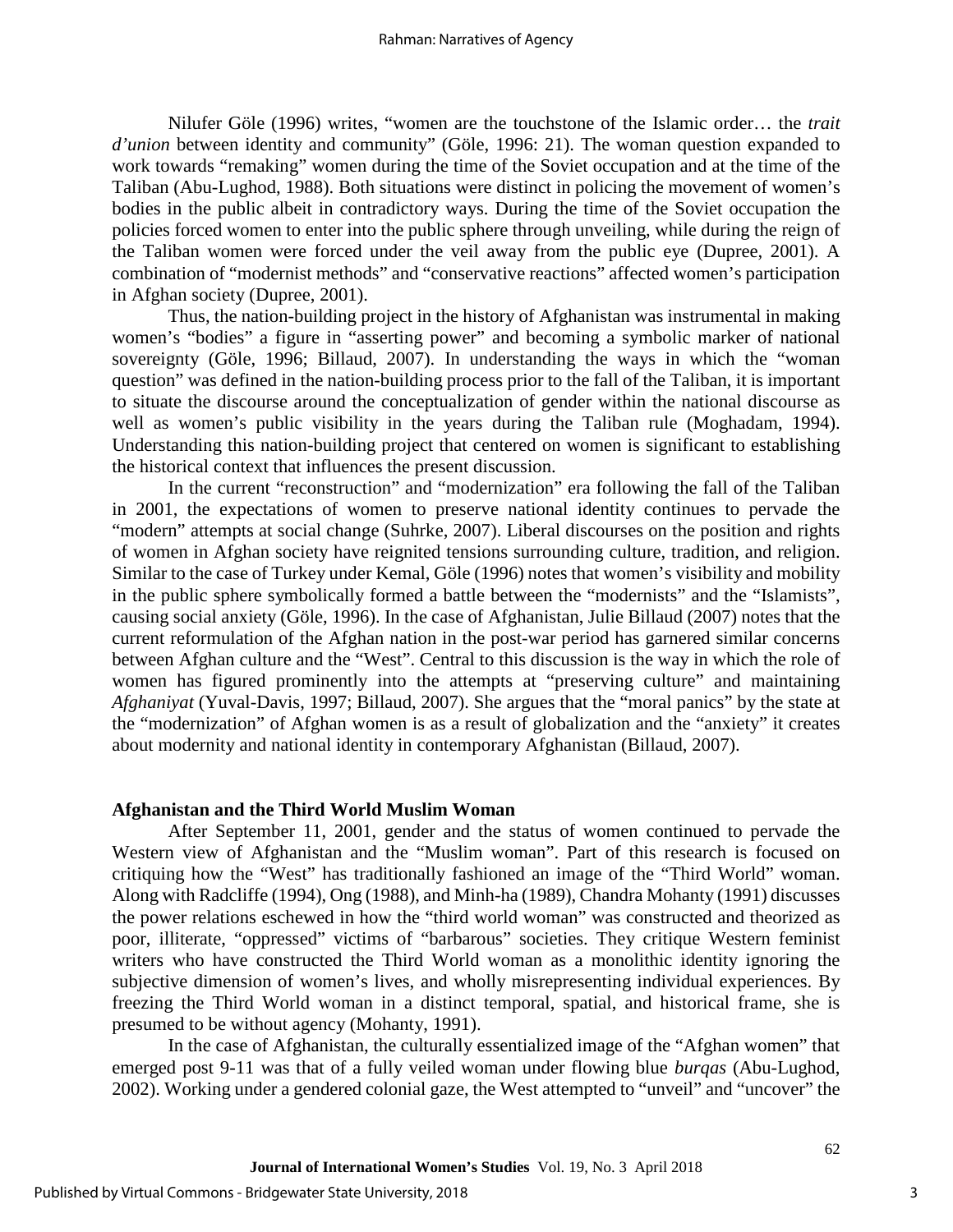"oppressed" Afghan woman (Abu-Lughod, 2002). As Hirschkind and Mahmood (2002) argue, the Western feminist majority directly contributed to the Bush administration's military campaign painting the Taliban as responsible for Afghanistan's oppression of women, thereby "warranting invasion" of the country to save the "veiled Afghan woman". They aptly note that:

Images of veiled women, so skillfully marshaled by organizations like the Feminist Majority, were explanation enough for what most Americans already knew: that Islam in a variety of its forms, and in particular so-called Islamic fundamentalism, is generally oppressive of women" (Hirschkind and Mahmood, 2002: 347).

This is similar to what Gayatri Spivak (1988: 93) coins as the notion of "white men saving brown women from brown men". The status of women in Muslim countries, particularly in the case of Afghanistan, is painted as consistently inferior "to establish the moral superiority of imperial powers" (Ahmed, 1992; Mir, 2014: 48). Lila Abu-Lughod's (2002) important piece *Do Muslim Women Need Saving?* is significant in the way it problematizes analysis of women's treatment through an Orientalist cultural frame and the manner in which "saving" the Afghan woman became a trope of cultural imperialism. Thus, it becomes necessary to recognize and assess women's subjectivity by "listen[ing] to their own perceptions of reality and [acknowledging] their status as actors and agents no matter how 'oppressive' the circumstances", rather than drawing inferences regarding women's lives (Pandya, 2012: 20).

Scholars like Mohanty (1989) and Mahmood (2002) have further noted the complexities when Western, non-Muslim feminists interpret Muslim women's lives. Feminist analyses provided by Mahmood (2002) in her study of Islamist women's participation argue against depictions of agency in Western liberal discourse which universalizes the Muslim woman's desire to be free from oppression, from the "shackles" of the patriarchal culture in which she lives. She touches on an important point of going beyond the idea of simple "liberation" as something to move towards or away from, or for a universalized desire for "freedom" from oppression. Sophia Pandya (2012), in her book *Muslim Women and Islamic Resurgence* echoes Mahmood (2002) as she notes: "Judging other women as moving toward "liberation" or away from "liberation" can blind a scholar to the fact that the concept of liberation itself is relative" (Pandya, 2012: 21). Mahmood's (2002) conception of agency draws on Abu-Lughod's (1990) conceptions of resistance, foregrounded in a Foucauldian notion of power, envisioning agency as not simply the resistance of norms but also the "multiple ways in which one 'inhabits' norms" (Mahmood, 2002: 15). Thus, she asserts, we must make a critical move to understand "agency" away from the "subordination/resistance" dichotomy (Mahmood, 2002). Understanding agency and subjectivity by taking into consideration the social positioning of culture that defines women's possibilities for movement in Afghanistan is important in recognizing the agentic status of women in Afghanistan (Macleod, 1991).

### **The Language of "Human Rights"**

After the entry of the United States into Afghanistan in 2001, major international organizations set up various funds geared towards creating employment opportunities for Afghan women and pushing them into the work force by advocating "women's rights", affecting women's economic participation and mobility. But despite the withdrawal of American troops from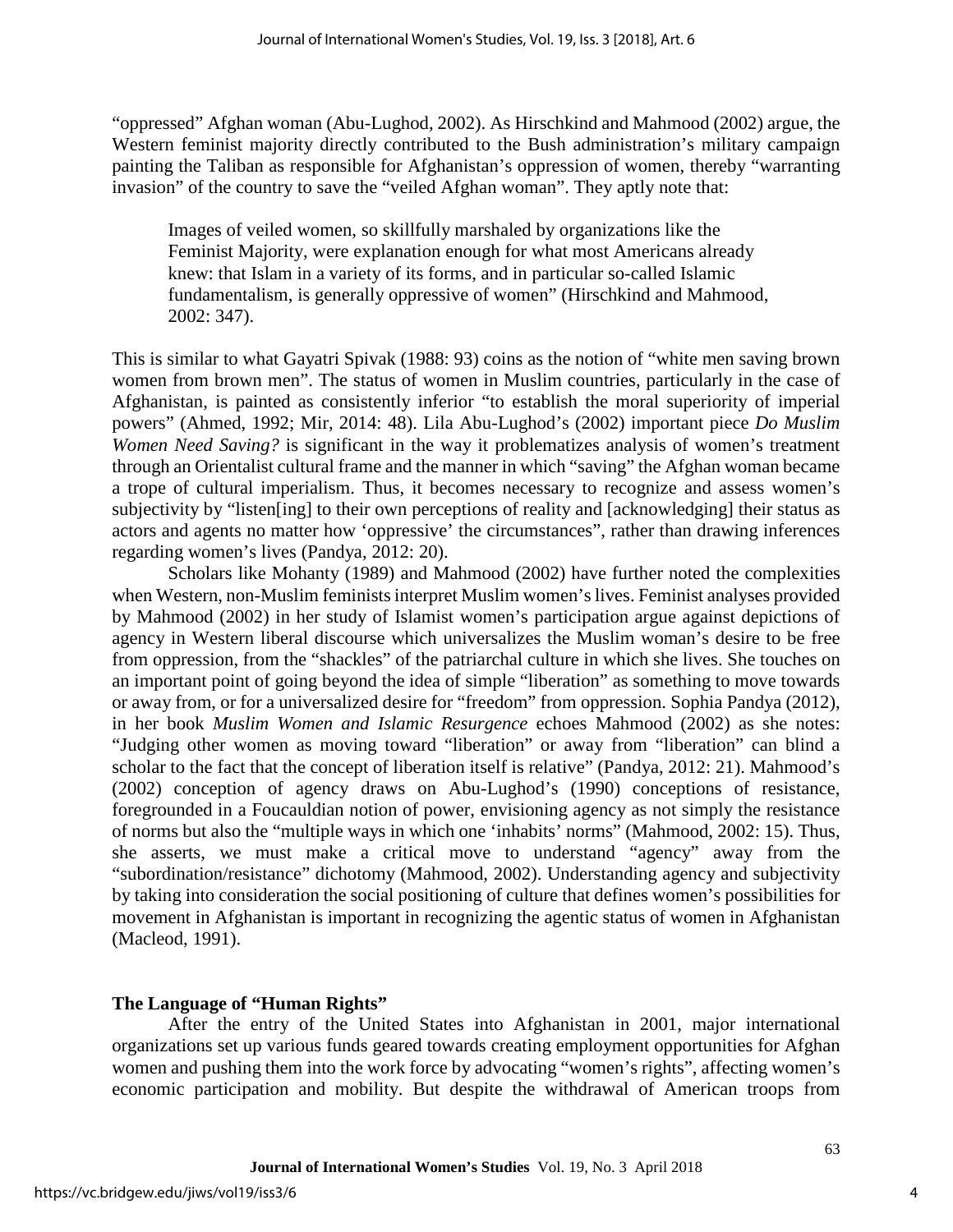Afghanistan in 2014, resistance to Western-influenced "human rights" and "women's rights" discourses and programs is still prevalent and unfortunately, has risen in recent years. In a study done by Nancy Hatch Dupree, Director of the Afghanistan Center at Kabul University, she found that most Afghans see the language of human rights with deep suspicion and as a way for the West to force its beliefs and ideologies on Afghanistan. And much of the behavior of extremists and the Taliban in the country to these Western ideals has been reactionary, particularly towards attempts to include women in the economic sphere – which is still a highly male-dominated space – causes "accusations of cultural imperialism or neoimperialism" (Hashim, 1999: 8). Thus, Afghan women have to negotiate this continuous "tug-of-war" between these two competing approaches that seek to govern women's lives – international forces on the one hand, and hyper-conservative values of Afghan society on the other.

#### **Methodology and Methods**

This study is based on interviews carried out in 2015 with 20 businesswomen in Kabul, Afghanistan. The narrative analysis employed a qualitative research method that relied on in-depth interviews, coupled with participant observation of their daily lives, at home and in the workplace. A feminist epistemological framework informs this research, by placing the narratives of these businesswomen at the center of the discussion. The process undertaken echoes Sakai and Yasmeen (2016: 371), who argue that the importance of narratives in analyzing Muslim women's experiences is crucial now more than ever as "Islam's role in [our current] globalized world" shows that it has become "important to explore the extent to which Muslim women use or rely on narratives to portray their identities..." Of significance is the characterization of the interviewer as an ethnically South Asian, Muslim, western-raised woman which arguably cannot be abstracted from the research process. These businesswomen come from a variety of ethnic backgrounds, ages, and social classes. The personal stories of these women paint an interesting picture – of how despite competing narratives that directly impact and govern their lives, Afghan businesswomen are able to negotiate and navigate their entry into the economic sector by employing a moral framework that works to bridge the divide.

Out of the 20 interviews conducted, the focus of the present discussion centers on three individuals. These women exemplify women who are successfully running their businesses while negotiating the politics involved in doing so. While not all Afghan women have these same experiences or necessarily feel the same way as the women highlighted in this research, these stories nonetheless illustrate the importance of all the voices in the discussion on Afghan women. The experiences of these women are relayed in the following section.

#### **Afghan Women: Negotiating Economic Participation**

Roya is ethnically Tajik, a 36-year-old mother of three who started her own fabric shop in a busy market in the outskirts of Kabul. Her husband works in Iran as a labour migrant and visits Kabul frequently. As only one of two female shopkeepers in the bazaar, Roya has made her presence known in the male-dominated sphere where she has faced constant aggression from male shop owners for taking up a post that they believe would have been better suited for her eldest son who is only 13 years old. When we sat in her store one evening, Roya shared: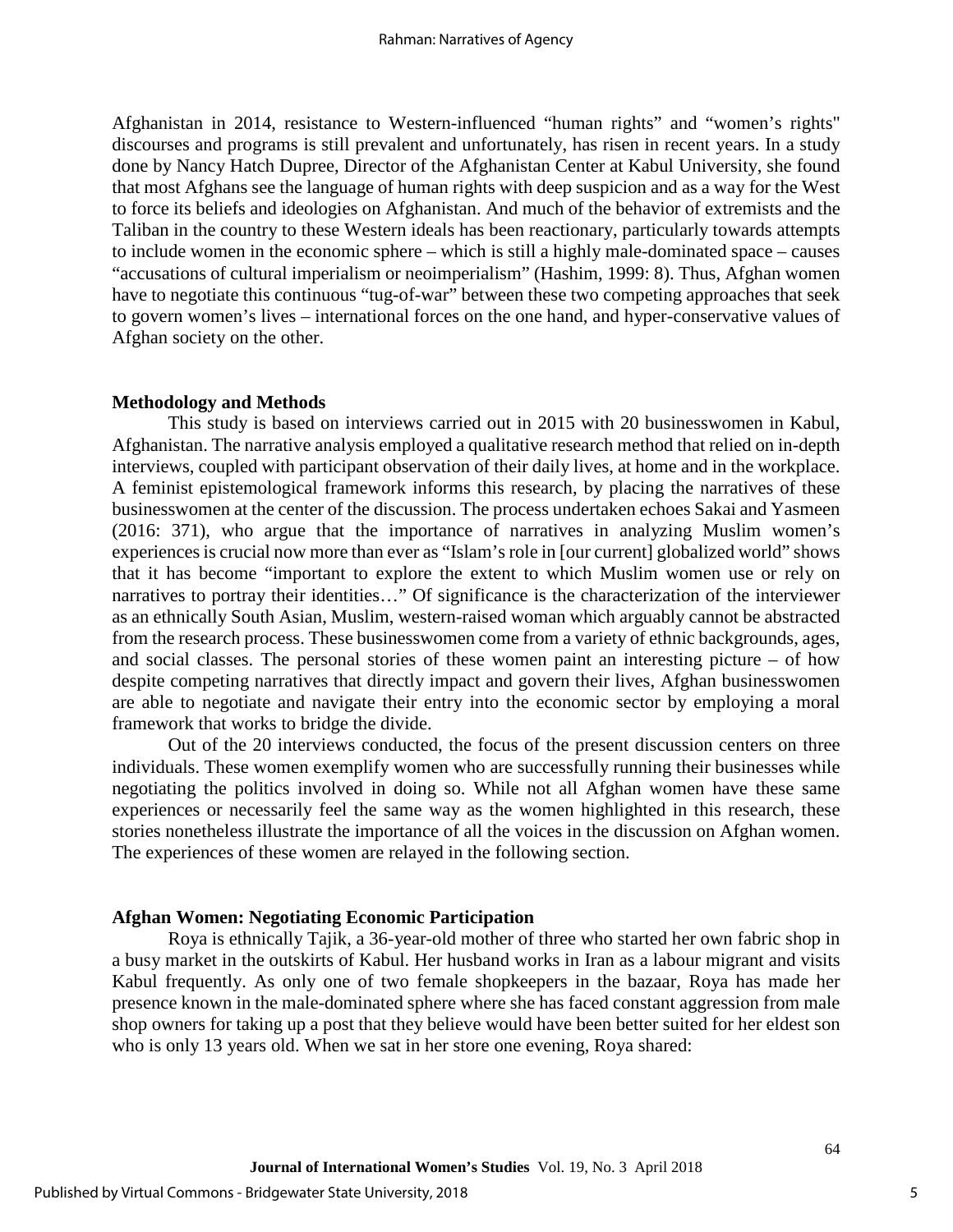These men in the market are always looking at me like I am a dishonourable woman. But I don't care what they think. One time a man said I am becoming like a "Western woman". He cursed the Americans for bringing their ideology to our country. I mean, I do not agree with the West. I like my culture and religion, and I do not think that all women should have to work. But then look how men in this market treat me. The men in our country do not understand how to treat women. If they really understood Islam, they would not treat me like this.

Roya's comment is telling of the intricacies of these competing narratives. On the one hand, she is wary of the international human rights and women's rights discourses, and like many Afghans she holds a negative perception of the West, feeling that Western ideals about gender roles are imposed on her society. At the same time, she rejects the extremist and misconstrued readings of Islam that do not allow women to work. At one point in our conversation, a man walked into Roya's store and she hesitated to answer his question about one of the shirts on the wall. As soon as he left, Roya conveyed a sigh of relief and said:

This is the problem with working outside. I do not like to talk to men. But what can I do. Allah has given me this opportunity and it's something I have to do. I always say to myself, if Khadijah did it, I can as well.

Khadijah, the first wife of the Prophet Muhammad was a successful businesswoman and her example is well remembered and used as a reference to legitimize Roya's entry into the economic sector. Roya finds it difficult to negate the financial success of Khadija, and her example reminds Roya of this precedent of female entrepreneurship in Islam.

Khadijah is an example that Wajma also often cites. Wajma is a woman in her 50s, who has led a handicrafts store alongside her now deceased husband for the past 15 years. Though she now runs her business on a more managerial basis, she has been instrumental in speaking to mullahs and other religious leaders in her local neighbourhood on the importance of women's rights and education, which she is able to do with relative ease due to the respect she garners in her immediate community. Her primary goal for speaking on the importance of women's economic empowerment, education, and the value in allowing women to be more visible in the public sphere, she argues, comes from her innate belief that Islam had given rights to women long before a Western-influenced view on human rights. She mentioned that a few times, the mullahs and local men ask her why she is so interested in women's rights, what her purpose is for doing so, and specifically, on one occasion, "are the Americans influencing you?" At the time of the question, Wajma recalls to me, she was calm throughout the exchange as she had received this kind of aggression in the past, and her answer has always been the same. She said:

As you know, the reason we are not progressing as a country and society is because of the lack of understanding of Islam amongst our mullahs. The mullahs look suspiciously at us if we bring proof from the Qur'an and stories from the time of the Prophet of the powerful and successful Muslim female leaders we had in the past. They act as though what we are saying is a waste of time. But at the same time, I met some workers at Western NGOs and even they sometimes ask me why l keep using Islam to talk about education and women's rights. When these NGOs also tell me that I am wasting my time speaking to my local imams

6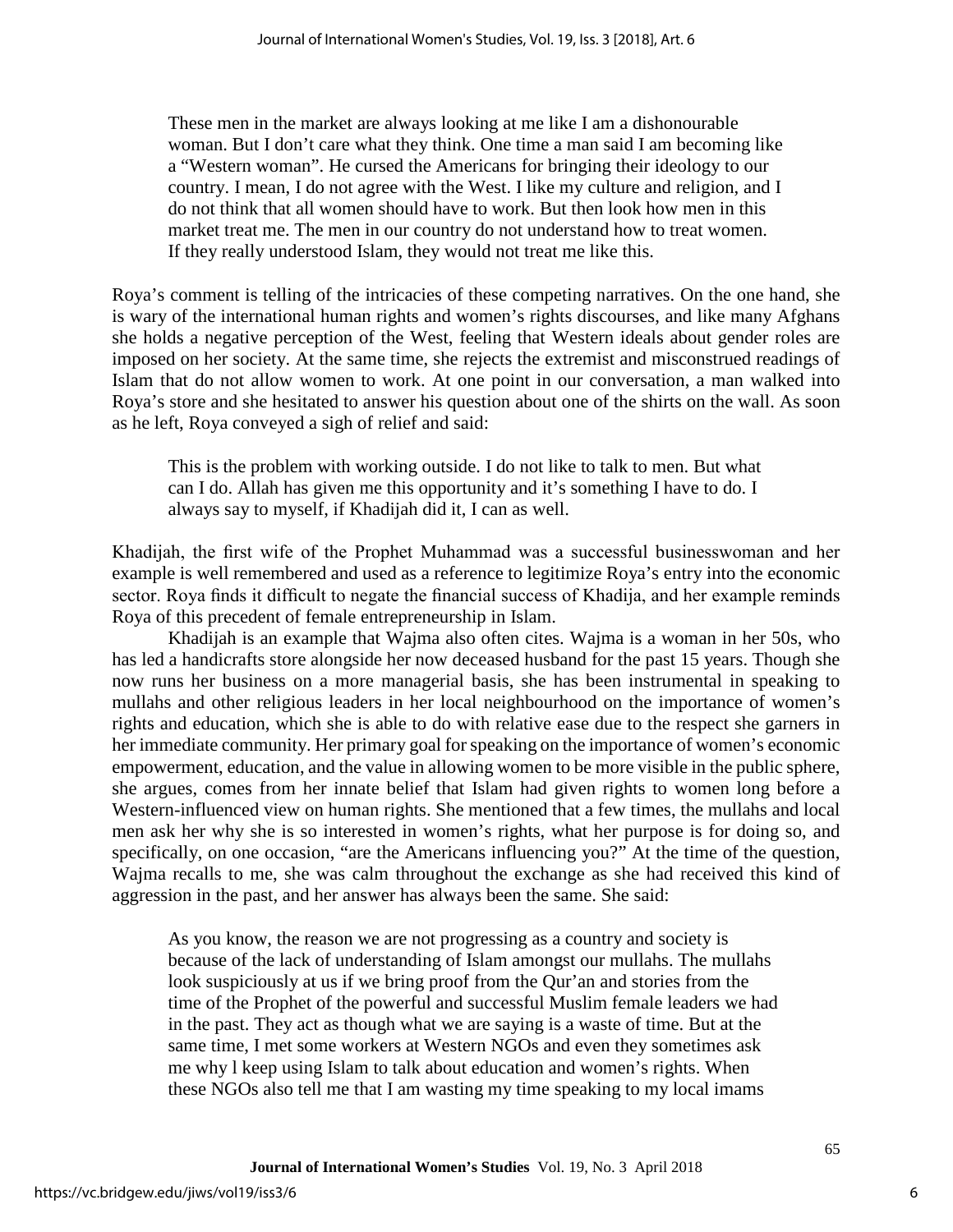about women right's in Islam, and they say it is not the right way to change mullahs' ideas about women's employment, it hurts me that they are not interested in what us Afghan women have to say. I want them to respect my beliefs, even if it is different from theirs. What they don't realize that Islam is the only way that men can be convinced and we should embrace the fact that in our country, Islam is the best thing we have. If they saw the real teachings of the religion, they would realize that Islam is not the issue, but the issue is that we are not using it effectively to fight for our rights.

Wajma has received backlash from local men with extremist views, who only see her as a product of Western imperialism. While on the other hand, the disinterest from international organizations based in Afghanistan on the importance of guaranteeing women's economic rights through an Islamic moral ideology, is what Wajma believes drives her to keep talking about these issues in her community. She relayed:

By the Grace of God, I have been working for many years, and I am proud to say that I got my inspiration to work and be a productive member of society from the Qur'an and the Sunnah [teachings of the Prophet Muhammad]. I believe Allah has given all of us women these rights. I want to share this knowledge with others. This is why I try my best to share my thoughts with my community. Even if it's just my neighbourhood, every little effort makes a big difference. I wish these mullahs would be open to hearing what we women have to say, then they could also help women fight for our rights and change the opinions of men in our country.

Rather than finding women's rights incompatible with Islam and the beliefs of the Afghan population, women like Wajma use the Qur'an and the teachings of the Prophet to legitimize their right to economic empowerment. This allows for a culturally sensitive approach that is less reactionary and more inclusive and understanding of the moral ethos within which the country works. Wajma's efforts to engage her local male leaders and share her knowledge and interest in women's education, economic participation, and the like, is an attempt to "incrementally normalize women's rights" through an acceptable existing framework (Hozyainoya, 2014: 4).

These incremental changes however, can only work when both sides – Western organizations and programs, as well as local religious leaders and mullahs – are willing to listen to women themselves, suggests Niloufar. Niloufar is a 29-year-old young entrepreneur who had worked with a leading international agency for two years before establishing her own business – a small business only recently established to sell homemade attire such as long dresses, skirts, and traditional wear, but also works towards providing opportunities to poor women, such as sewing and making handicrafts, thereby giving the women a sense of economic autonomy. As she sat in her home office one evening, she recalled:

I remember when I worked in the aid agency, it was very difficult for me sometimes because these international organizations always use concepts that mean nothing in this country. You cannot expect to change mindsets when you do not talk to the people in the language they understand – with words that they are familiar with. I tried many times to explain to them that they must change their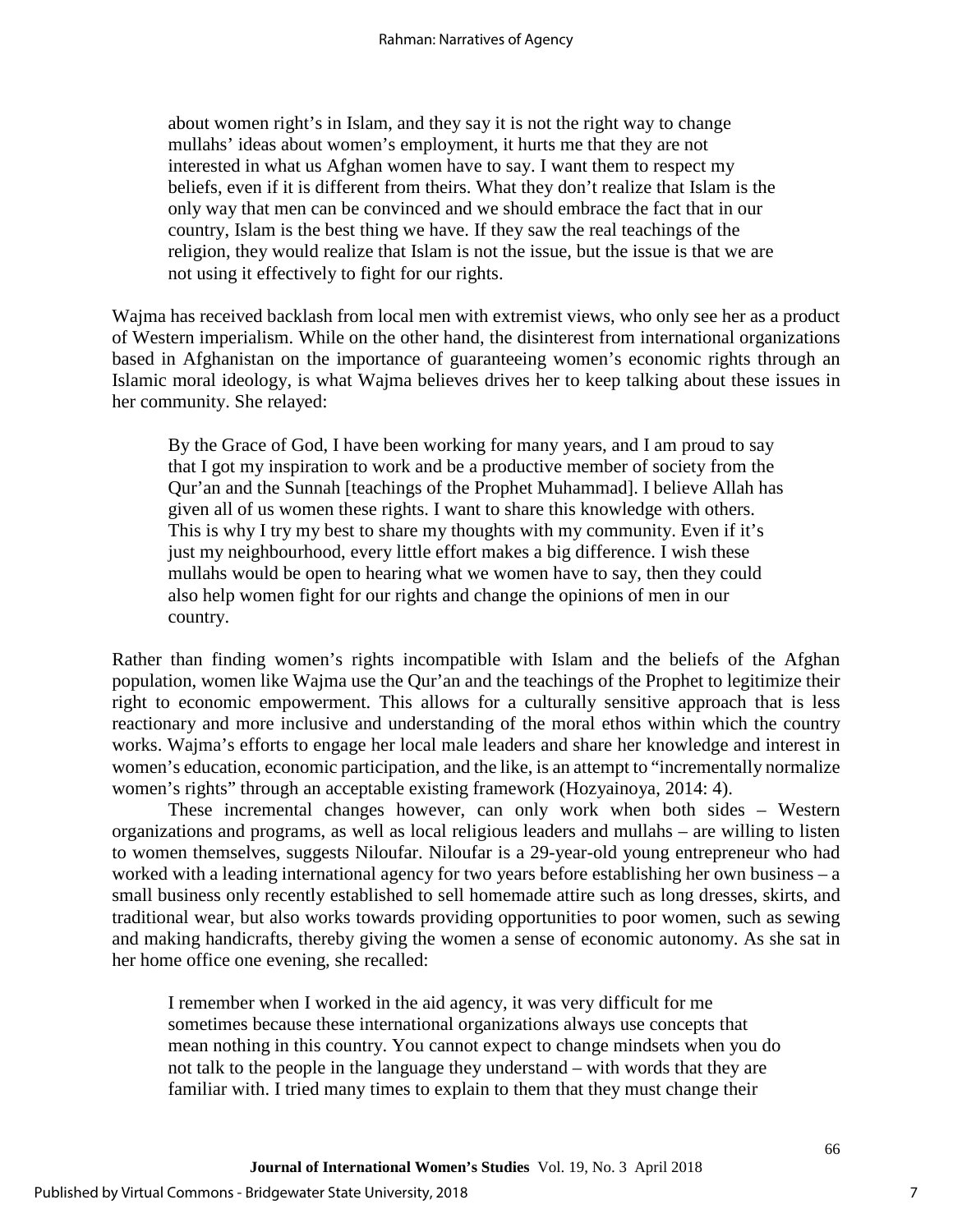approach and speak to Afghans with knowledge of the local culture and religion. Many times, we got backlash from men in the communities we worked with for our programs, because the men felt like we were forcing their wives into the street by talking about women's economic opportunities. It was a matter of honour and pride for these men, and in the end, it negatively affected the women at home. Without important cultural awareness, international organizations cannot expect to bring change in Afghanistan. Both sides need to find a common language and ideology to work with, and most importantly, they must listen to what women want. I eventually left the organization because I did not agree with all of their approaches and ideologies for women's economic rights. So now I have started my own business – it is a small effort, but I think we, as women, can be the real change-makers in our society when we use the values and ideologies that work for us.

#### **Conclusion**

So, what do these stories really tell us about Afghan women's negotiations to participate in the economic sector? What emerges from the interviews is that in a context of opposing ideologies, they are able to legitimize their economic participation by employing Islamic discourses espoused through the Qur'an and teachings of the Prophet, and through an Islamic moral ethos, which plays a key role in moderating the two competing approaches that seek to govern their lives – international forces on the one hand, and hyper-conservative values of Afghan society on the other. Even within the male-dominated economic sphere with limited symbolic and material spaces for women, Afghan businesswomen successfully exert agency over their own experiences by using Islam.

This is what is evident with businesswomen like Roya, Wajma, and Niloufar. They have a unique awareness of the various – and at times contradictory morals – governing their society, and are able to employ an Islamic moral narrative to enable them to operate alongside their male counterparts in the economic sector. The experiences these businesswomen have are as a result of the fact that "economic empowerment is a higher priority for Afghan women than demanding human rights," as argued by Huma Ahmed-Ghosh (2006). She further succinctly states that: "Afghan women want guaranteed rights, but they want those rights within Islam, rather than feeling forced on them as Western ideals." Sitting at the crossroads of Western discourses of "women's rights" and extremist forces, Afghan businesswomen's narratives reveal a desire to frame their economic participation through the language, and moral and religious value-system that best articulates and informs their lives, which in these specific cases are through the Qur'an and teachings for the Prophet Muhammad. The implications of this on aid organizations and NGOs is crucial, as understanding this framework and employing it into programming can be useful for creating opportunities that can better improve Afghan women's lives by being attune to the Islamic identity that is very important to them. As Heather Odell (2016) writes: "…finding ways to use Islamic law and draw upon its credibility amongst Muslims to promote women's rights will hold more sway in Muslim communities than using a rights-based approach that is perceived as Western."

The women who were interviewed all echoed similar sentiments though this is not necessarily reflective of the breadth and diversity of opinions of Afghan businesswomen across the country. It does, however, show the importance of employing a narrative analysis in exploring

8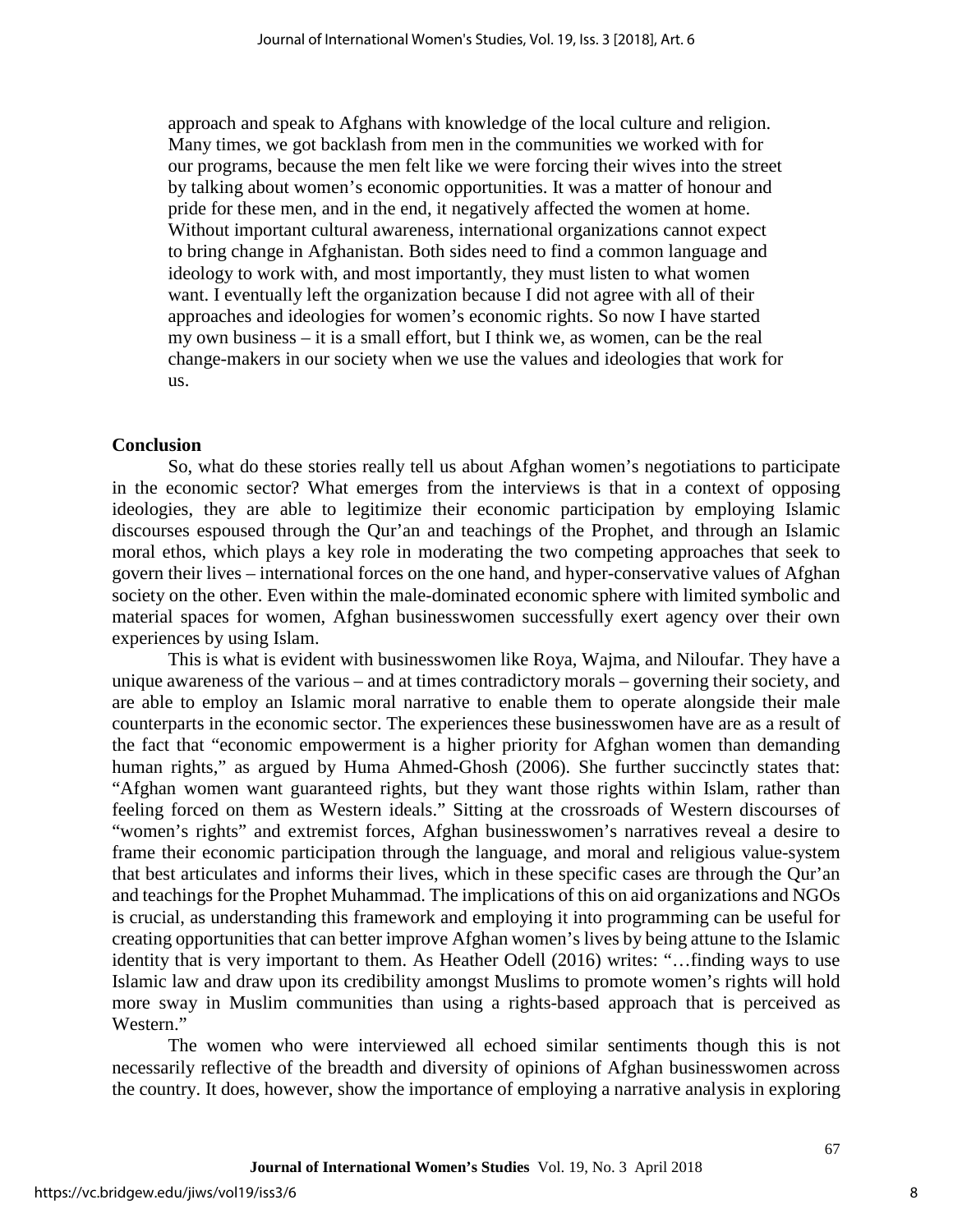the ways in which Muslim businesswomen in Afghanistan portray their lives through personal narratives and stories. These narratives further highlight Afghan women's agency in voicing the frameworks that define their experiences and identities. Because perhaps it is through increased dialogue and understanding of the value of different types of ideologies – in this case an Islamic one – that can help us to better appreciate this "difference" and ultimately recognize women's agency in a setting such as Afghanistan.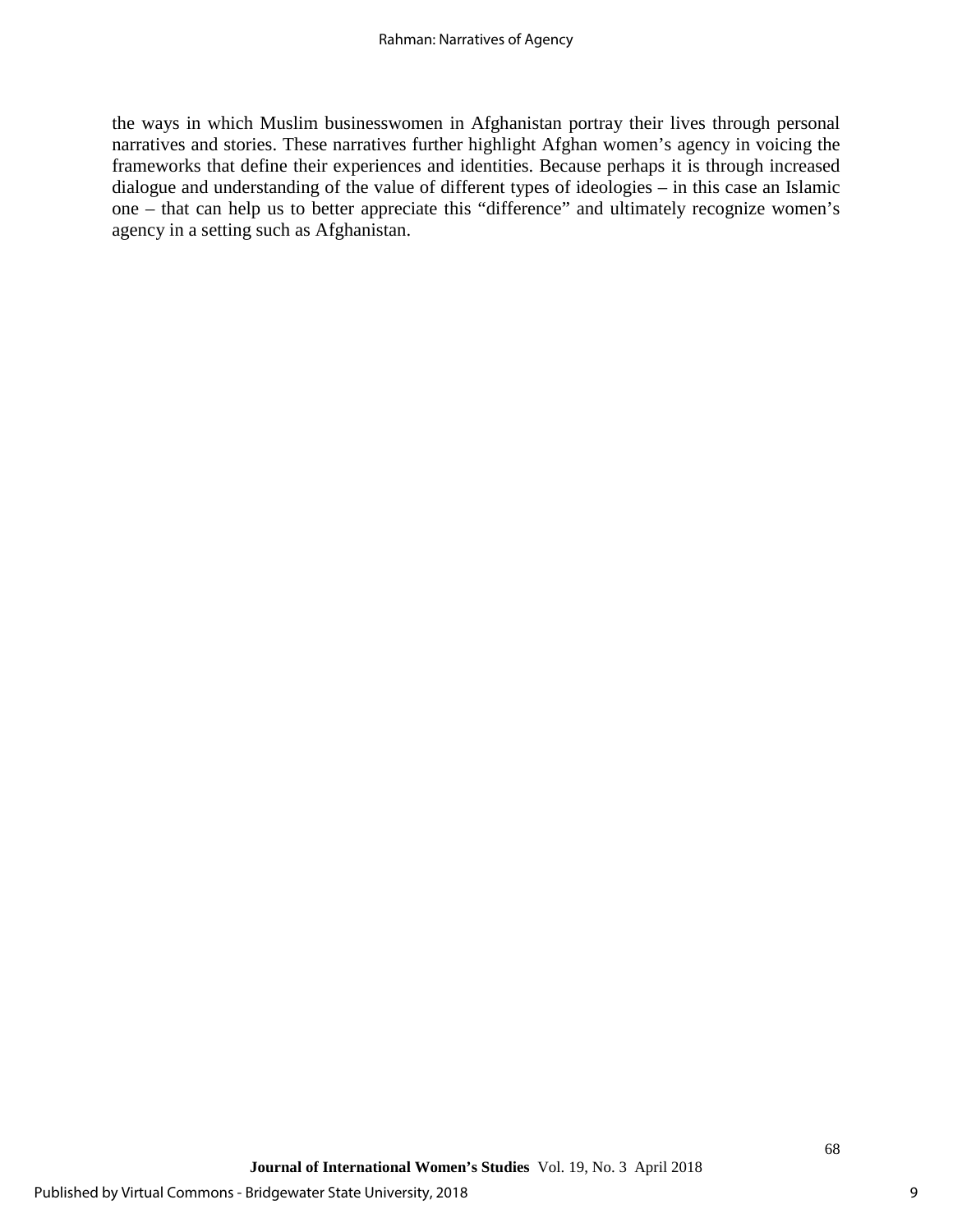#### **References**

- Abirafeh, L. (2009). *Gender and International Aid in Afghanistan: The Politics and Effects of Intervention*. North Carolina: McFarland & Company, Inc.
- Abu-Lughod, L. (1990). The Romance of Resistance: Tracing Transformations of Power through Bedouin Women. *American Ethnologist*. 17 (1): 41-55.
- Abu-Lughod, L. (1993). *Writing Women's Worlds: Bedouin Stories*. Berkeley: University of California Press.
- Abu-Lughod, L. (1997). The Interpretation of Culture(s) after Television. *Representations*. 59: 109-134.
- Abu-Lughod, L. (1998). *Remaking Women: Feminism and Modernity in the Middle East*. Princeton: Princeton University Press.
- Abu-Lughod, L. (2002.) Do Muslim Women Really Need Saving? Anthropological Reflections on Cultural Relativism and Its Others. *American Anthropologist*. 104 (3): 783-790.
- Ahmed, A. S. (1980). *Pukhtun Economy and Society. Traditional Structure and Economic Development in a Tribal Society*. London: Routledge & Kegan Paul.
- Ahmed, A. S. (1992). *Postmodernism and Islam: Predicament and Promise*. London: Routledge.
- Ahmed, L. (1992). *Women and Gender in Islam*. Newhaven: Yale University Press.
- Ahmed-Ghosh, Huma. (2006). Voices of Afghan Women: Human Rights and Economic Development. *International Feminist Journal of Politics*. 8 (1): 110-128.
- Anthias, F. and Yuval-Davis, N. (1989). *Woman-Nation-State*. London: Macmillan.
- Billaud, J. (2007). *Malalay's Sisters: Women's Public Visibility in 'Post-war/Reconstruction' Afghanistan*. Ph.D. Thesis: University of Sussex.
- Billaud, J. (2009). Visible Under the Veil: Dissimulation, Performance and Agency in an Islamic Public Space. *Journal of International Women's Studies*. 11 (1): 120-135.
- Butler, J. (1990). Performative Acts and Gender Constitution: An Essay in Phenomenology and Feminist Theory. In: Case, S. (ed.). *Performing Feminisms: Feminist Critical Theory and Theatre*. Baltimore: John's Hopkins University Press.
- Butler, J. (1998). Sex and Gender in Simone de Beauvoir's Second Sex. In: Fallaize, E. (ed.). *Simone de Beauvoir: A Critical Reader*. New York: Routledge.
- de Beauvoir, S. (1953/1988). *The Second Sex.* London: Picador.
- Dupree, L. (1973). *Afghanistan*. Princeton: Princeton University Press.
- Dupree, N. H. (1984). Revolutionary Rhetoric and Afghan Women. In: Canfield, R. L. and Shahrani, N. (eds.). *Revolutions and Rebellions in Afghanistan: Anthropological Perspectives*. Berkeley: University of California Press.
- Dupree, N. H. (1986). *The Women of Afghanistan*. Stockholm: Swedish Committee for Afghanistan.
- Dupree, N. H. (2001). Afghan Women Under the Taliban. In: Maley, W. *Fundamentalism Reborn? Afghanistan and the Taliban*. London: Hurst & Co.
- Dupree, N. H. (2002). Cultural Heritage and National Identity in Afghanistan. *Third World Quarterly*. 23 (5): 977-989.
- Göle, N. (1996). *The Forbidden Modern: Civilization and Veiling*. Michigan: University of Michigan Press.
- Hashim, I. (1999). Reconciling Islam and Feminism. *Gender and Development*. 7 (1): 7-14.
- Hirschkind, C. and Mahmood, S. (2002). Feminism, the Taliban, and Politics of Counter-Insurgency. *Anthropological Quarterly*. 75 (2): 339-354.